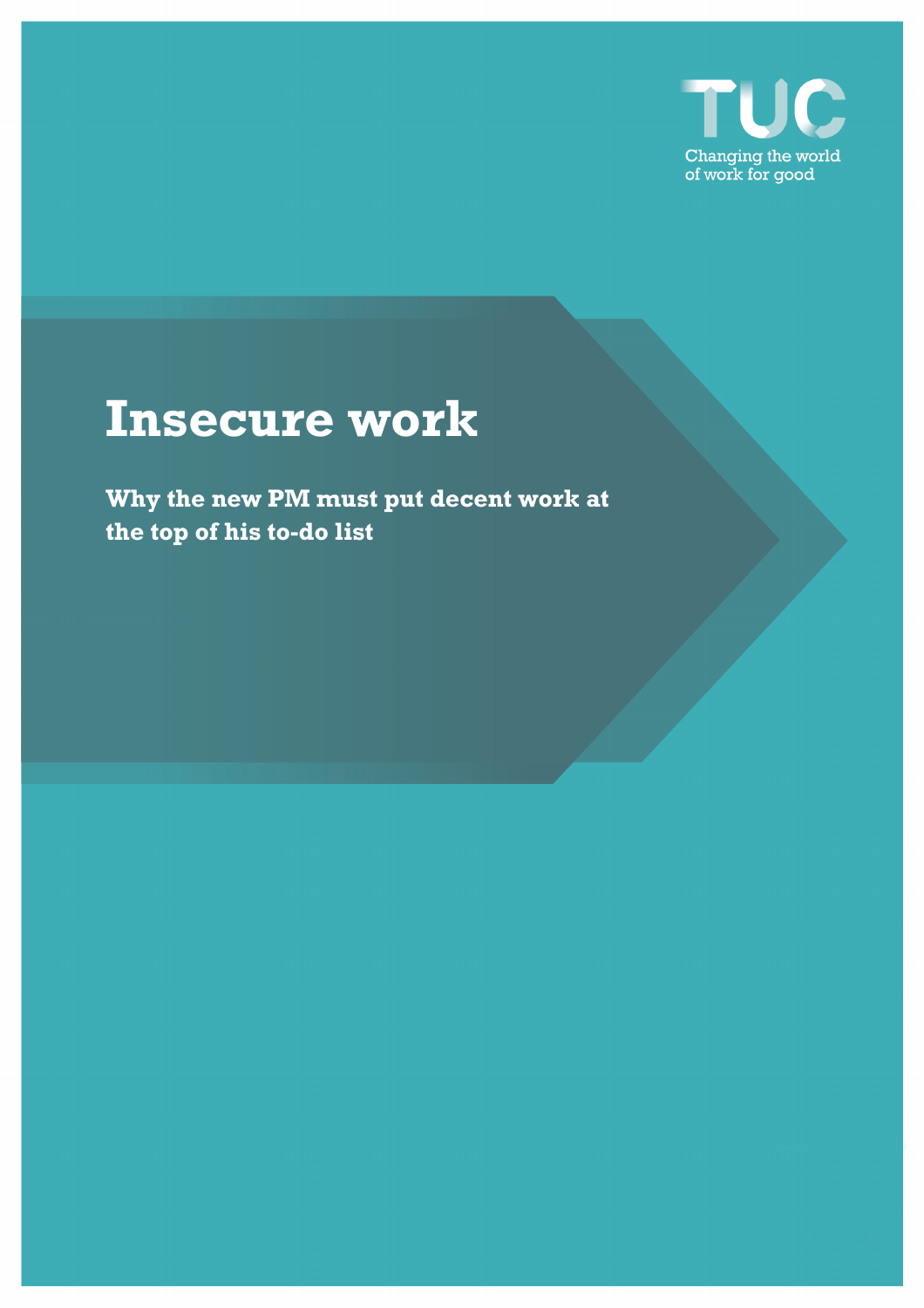# **Short summary**

The entry of a new Prime Minister into Downing Street provides a fresh opportunity to tackle the scourge of insecure work.

This report examines the extent of insecure work in the UK.

It finds that 3.7 million people are in insecure work due to being among the ranks of the low-paid self-employed, agency, casual and seasonal workers, or on zero-hours contracts.

This is one in nine of the workforce.

Insecure work is widespread in certain occupations, notably caring and leisure, the skilled trades and elementary roles such as kitchen assistants and security guards.

But it has a profound effect on the workers involved who often have no idea what hours they are going to work or how they will pay their bills.

Despite this, there has been little decisive action against insecure work.

What is required is a significant shift in workplace rights to ensure that all that all workers have a decent floor of rights and can benefit from the protection of a union.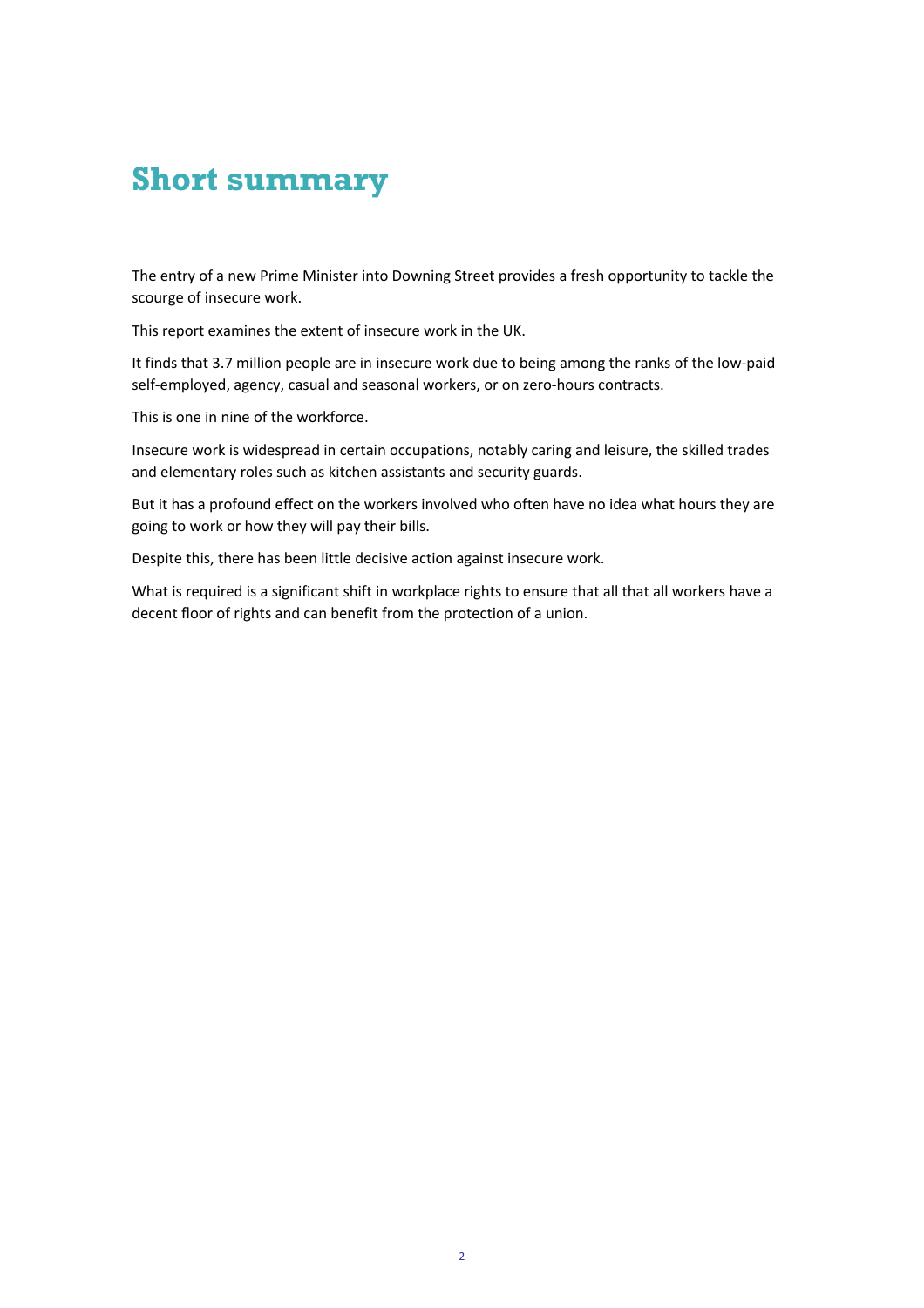# **Longer summary**

New analysis by the TUC shows that at least 3.7 million workers in the UK, around one in nine of the workforce, are in insecure work. Insecure work is not restricted to any particular corner of the country. It is widespread.

In every region of England and in Wales and Scotland, insecure workers make up at least 10 per cent of the workforce.

These include agency, casual and seasonal workers, those whose main job is on a zero-hours contract and self-employed workers who are paid less than the National Living Wage.

Insecure work has a huge impact on those who endure it.

Those in insecure work often don't know what hours they will work (causing chaos with arrangements like childcare) or whether they will be able to pay their next bills.

Many also miss out on rights and protections that many of us take for granted. These include being able to return to the same job after having a baby and the right to sick pay when they cannot work.

This is blighting the lives of millions of workers. So at the top of the new Prime Minister's to-do list should be the task of tackling the shameful rise and persistence of insecure work.

People often associate insecure work with the growth of the 'gig economy' – app-based services like Uber and Deliveroo. And, as we have shown, this type of work is growing, though often it is undertaken to top-up insufficient wages from other forms of work.

But insecurity is also widespread in jobs that have been around for years.

Our figures show that insecure work extends to:

- one in five (20 per cent) of those classed as elementary roles which includes kitchen assistants, security guards and farm workers
- one in six (17 per cent) of those in caring and leisure roles
- one in five (19 per cent) of those working in skilled trades.

This is nothing to do with billionaire tech boffins in Silicon Valley. It is down to the reluctance of ministers to take action to stop workers from being exploited.

For decent work has been the forgotten issue of the past few years.

The government's flagship workers' rights initiative, the Good Work Plan, was inadequate on paper and implementation has been glacial.

The new Prime Minister needs to get a grip of this situation.

We need a new deal for working people so that every worker gets respect, and every job is a good job.

This means: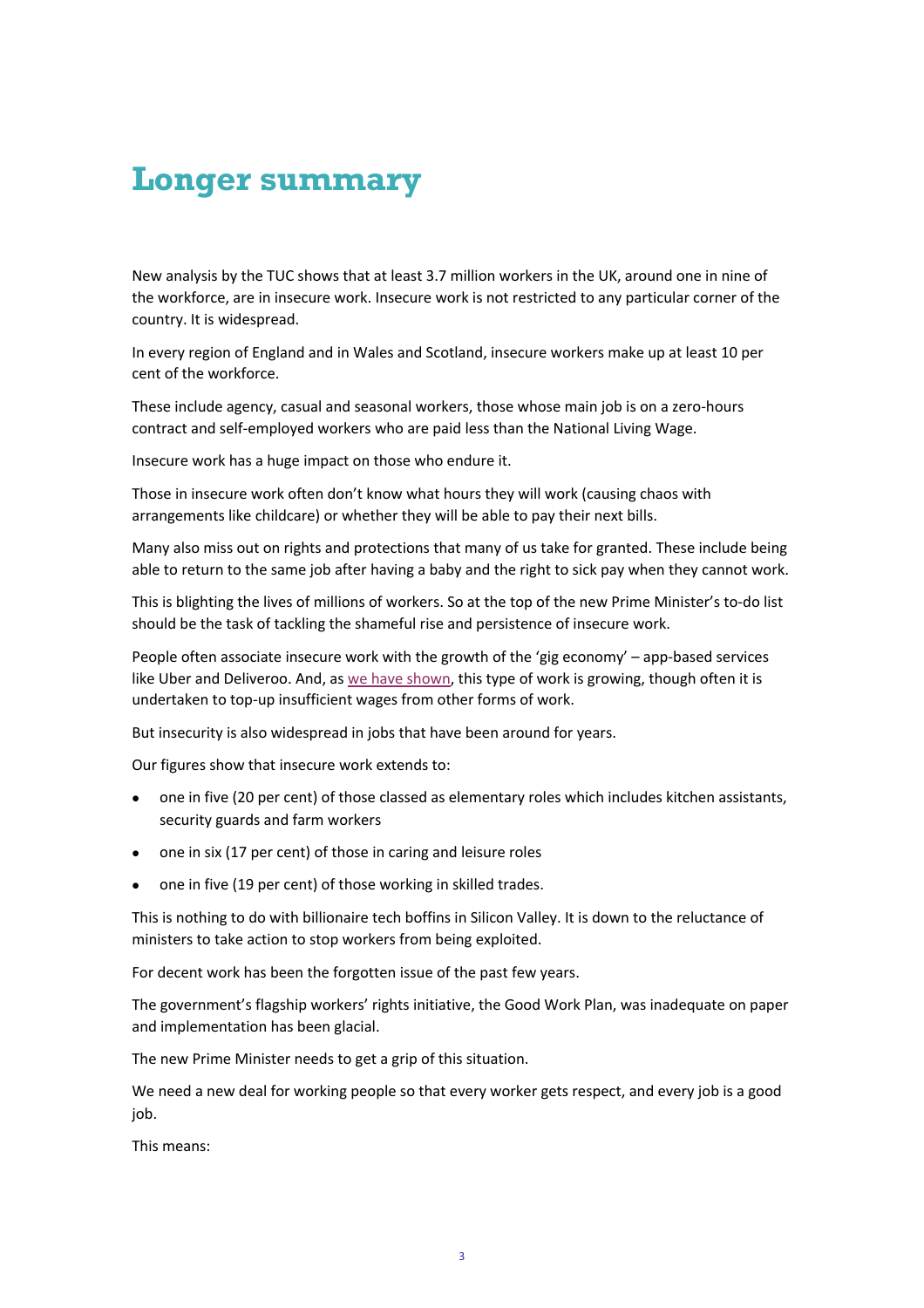- a ban on zero-hours contracts and bogus self-employment
- a decent floor of rights for all workers and the return of protection against unfair dismissal to millions of working people
- ensuring workers enjoy the same basic rights as employees, including redundancy pay and family-friendly rights
- new rights so that workers can be protected by a union in every workplace, and when we use social media, so that nobody has to face their employer alone
- new rights for workers to bargain through unions for fair pay and conditions across industries, ending the race to the bottom.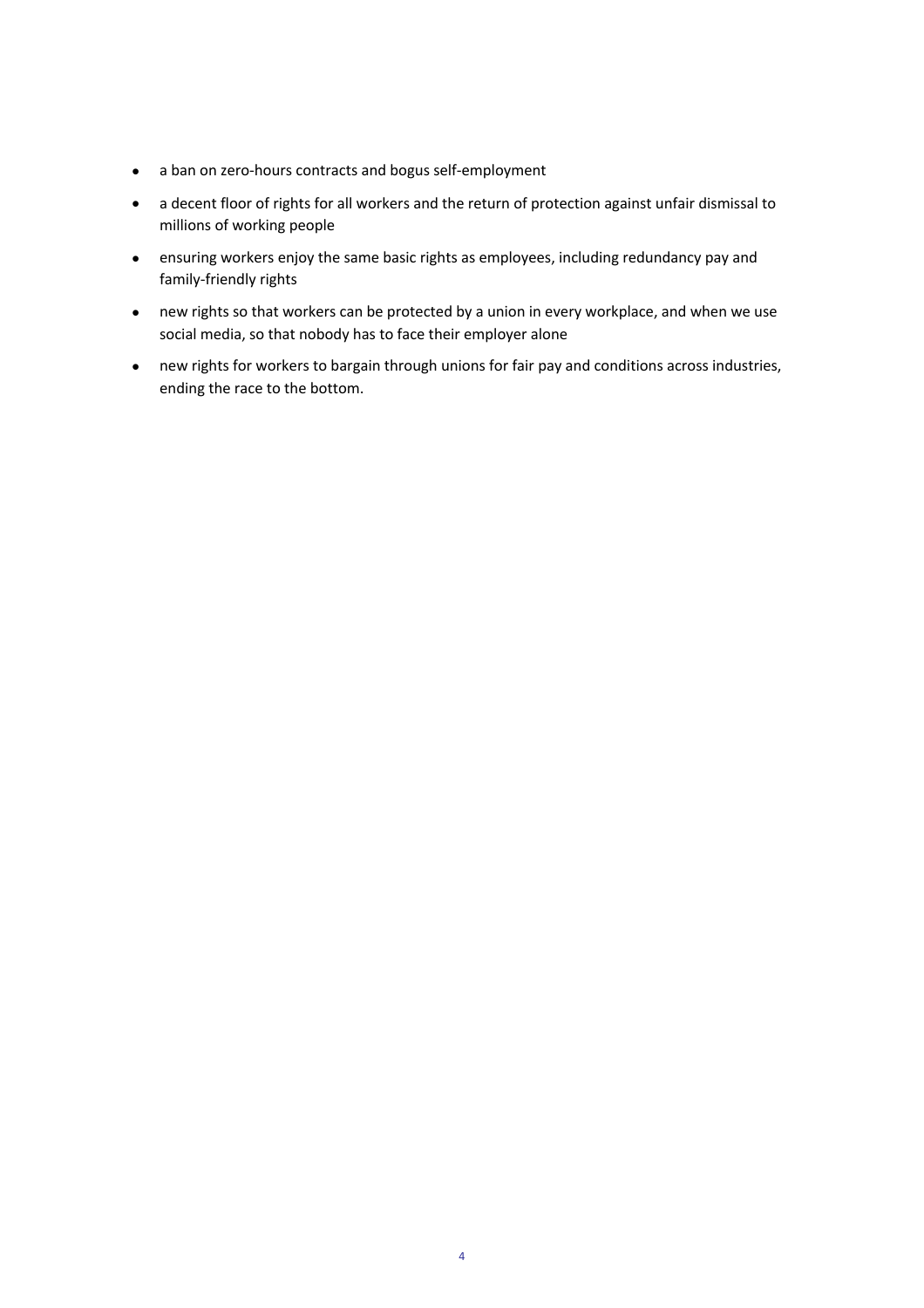# **Section 1: who are Britain's insecure workers?**

Insecure work pushes an unfair amount of risk onto the individual worker: they often don't know when they will be working and for how long and how much they will be paid.

Often they miss out on key workplace rights such as:

- the right to return to the same job after maternity, adoption, paternity or shared parental leave
- the right to request flexible working
- the right to protection from unfair dismissal or statutory redundancy pay
- and many insecure workers miss out on key social security rights such as statutory sick pay, full maternity pay and paternity pay.

When estimating the number of people in insecure work the TUC includes:

- those on zero-hours contracts who risk missing out on access to key rights and protections at work, lack income security and face lower rates of pay
- agency, casual and seasonal workers (but not those on fixed term contracts) who risk missing out on key workplace rights and protections and face lower rates of pay
- the low-paid self-employed who miss out on key rights and protections that come with being an employee and cannot afford to provide a safety net for when they are unable to work.

More detail on workplace rights can be found in Annexe 1.

Insecure work is neither brand new nor is it limited to a small corner of the economy.

Indeed, far from being a niche issue, the TUC's analysis shows that there are currently 3.7 million people in insecure work, some one in nine workers.

Table 1 - How the TUC estimates the number of people in in insecure work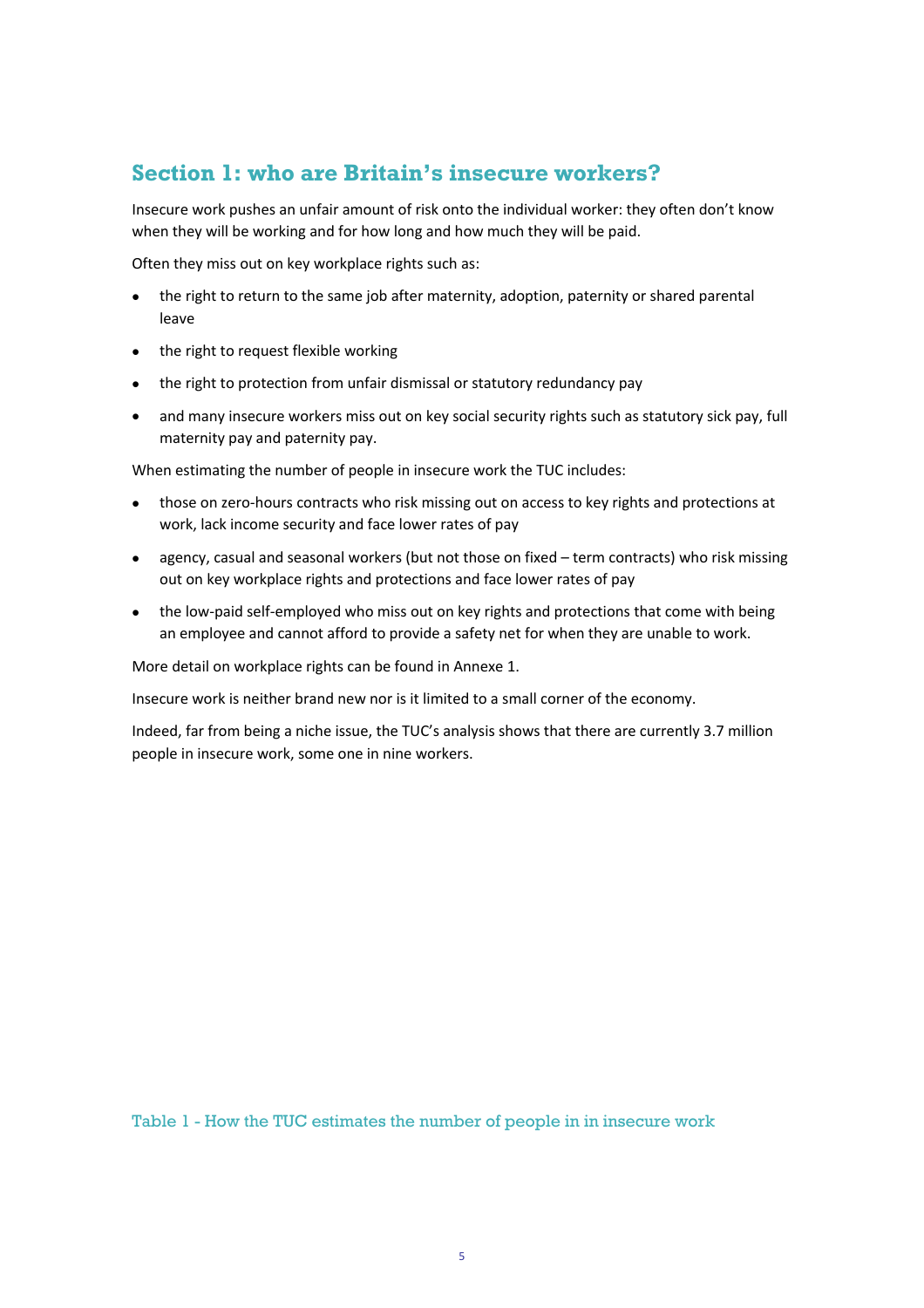| Who are those in insecure work? $1$                                                                                    |                  |
|------------------------------------------------------------------------------------------------------------------------|------------------|
| Zero-hours contracts workers (excluding the self-<br>employed and those falling in categories below)                   | 718,000          |
| Other insecure work - including agency, casual, seasonal<br>and other workers, but not those on fixed - term contracts |                  |
| Low-paid self-employed (earning an hourly rate less than<br>the Government Minimum Wage)                               |                  |
| TUC estimate of insecure work                                                                                          | 3.7 <sub>m</sub> |

And insecure work is not something that affects just one corner of the country. In every English region, and in Wales and Scotland, at least one in ten workers is experiencing insecure work.

<sup>1</sup> Insecure work: The total number in 'insecure work' includes (1) agency, casual, seasonal and other workers, but not those on fixed – term contracts, (2) workers whose primary job is a zero-hours contract, (3) self-employed workers who are paid less than the National Living Wage (£8.21). Data on temporary workers and zero-hour workers is taken from the Labour Force Survey (Q4 2018). Double counting has been excluded. (2) Low-paid selfemployment: The minimum wage for adults over 25 is currently £8.21 and is also known as the National Living Wage. The number of working people aged 25 and over earning below £8.21 is 1,850,000 from a total of 4,030,000 self-employed workers in the UK. The figures come from analysis of data for 2017/18 (the most recent available) in the Family Resources Survey and were commissioned by the TUC from Landman Economics. The Family Resources Survey suggests that fewer people are self-employed than other data sources, including the Labour Force Survey.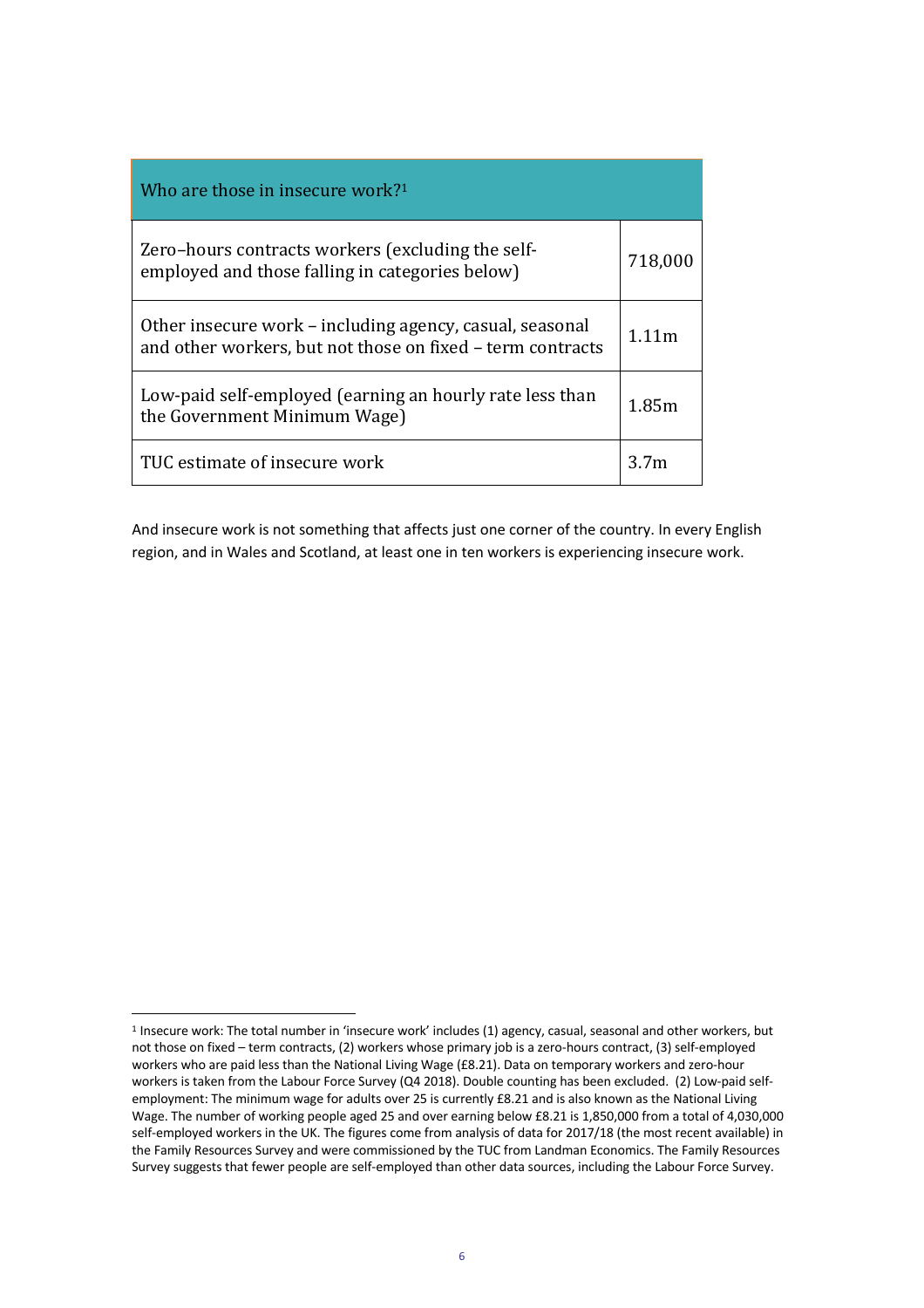

#### Chart 1 – Proportion in insecure work – region/nation

Insecure work is not just found among app-based occupations, such as food delivery and taxi driving, though it is rife in these sectors. It is also widespread in many long-standing occupations.



Chart 2 - Proportion in insecure work - by occupation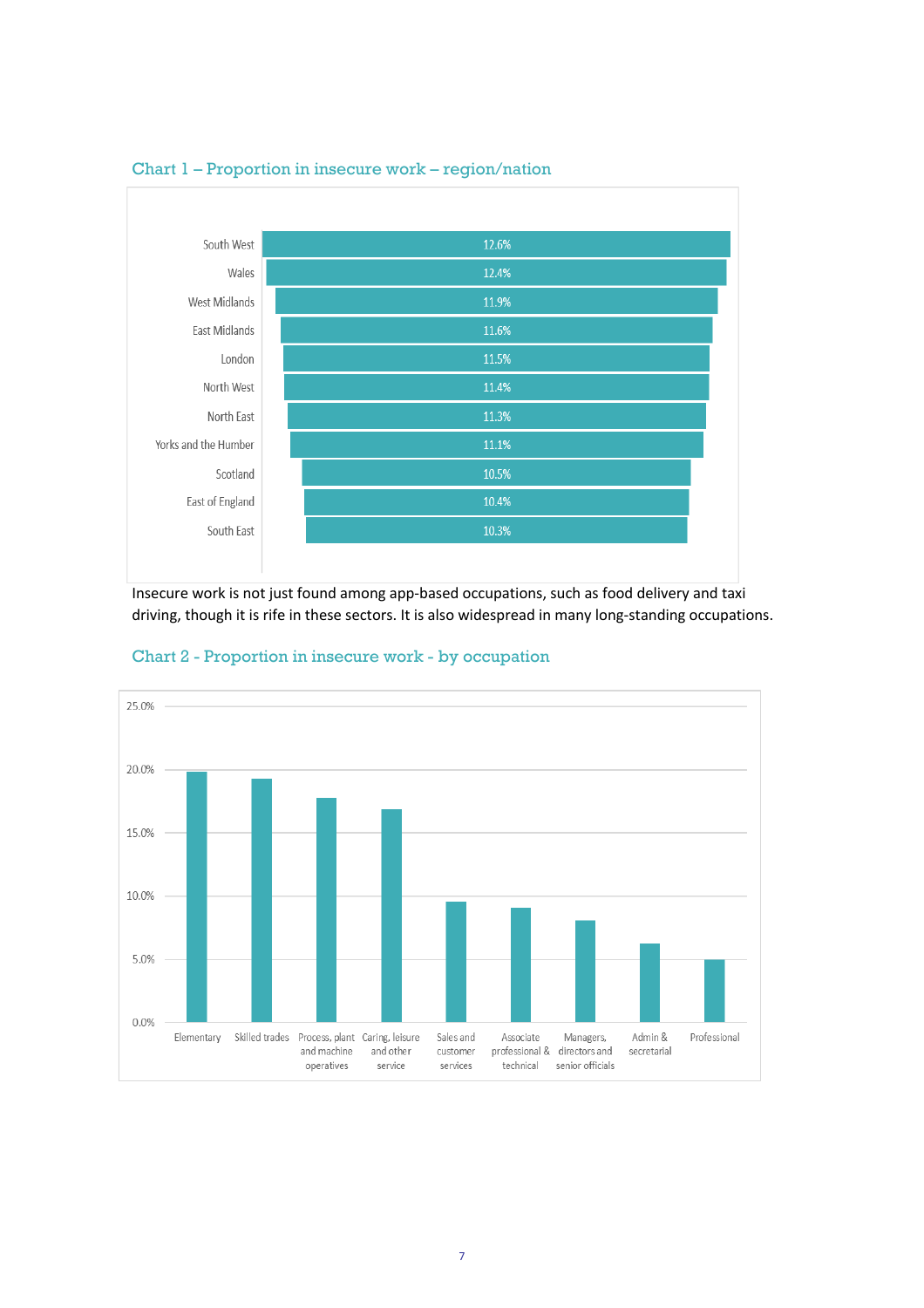This includes caring and leisure where nearly half a million of its three million workers, some 17 per cent are in insecure work.

Likewise, one in five of those in elementary roles are in insecure work, as are 19 per cent of those in the skilled trades and 18 per cent of process, plant and machine operatives.

At the other end of the scale, one in 20 professionals and six per cent in administrative and secretarial roles are in insecure work.

Chart 3 shows how the type of insecure work varies in each occupation.

For example, among those classed as elementary workers, the most significant driver of insecure work is the 45 per cent who are agency or casual workers.

The highest proportion of those classed as insecure workers due to the widespread use of zero hours contracts is found in sales and customer services (35 per cent).



#### Chart 3 – Contribution of form of insecure work

Among those in skilled trades, 87 per cent of insecure workers are classified as such due to being self-employed workers earning less than the National Living Wage.

What this tells us is that insecure work is widespread. And while it takes subtly different forms in different occupations, it requires concerted political will to tackle it.

## **Section two: we need better rights for workers**

We know that millions of workers desperately need a new deal that gives them access to decent work.

But the government's response so far to the scourge of insecure work has been inadequate on paper and glacial to put into practice.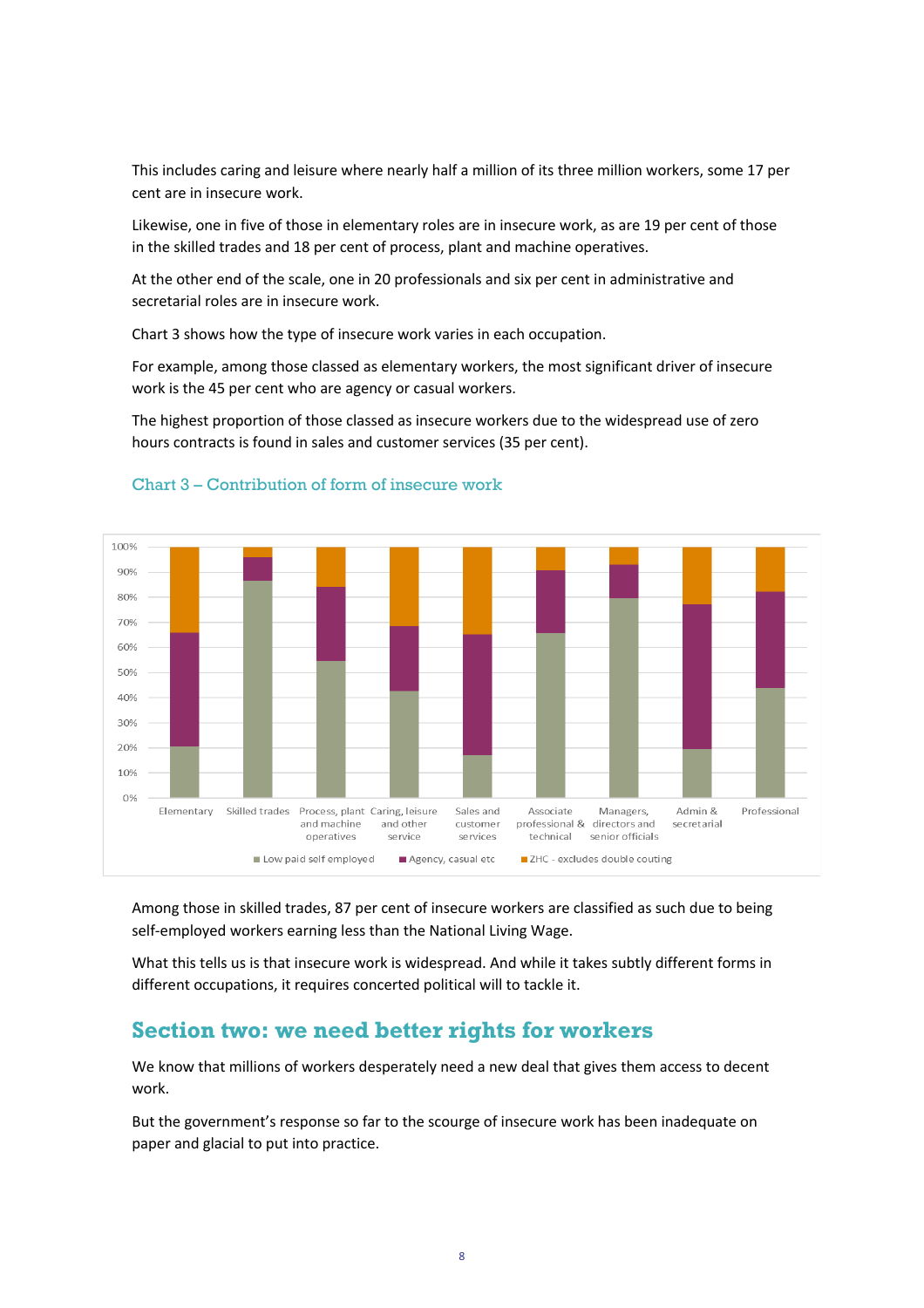Following trade union campaigning, the government's Good Work Plan has resulted in some small changes to policy, that could help protect insecure workers – listed in the box below.



- From 2020 close*s* a loophole in the Agency Worker Regulations that prevents agency workers from earning the same pay as permanent staff.
- Enhance*s* existing protections to make sure that agency workers receive a document which sets out clearly and succinctly certain key information about their work assignment.
- Make*s* it a requirement for all workers to receive a written statement of particulars from day one in their job.
- Lower*s* the percentage required for a valid employee request for the employer to negotiate an agreement on informing and consulting its employees.
- Increase*s* the maximum level of penalty available from £5,000 to £20,000 for aggravated breach of a worker's employment rights.

But there are huge areas where the government has taken no action and needs to act now. We're calling for:

- a ban on zero-hours contracts and bogus self-employment
- a decent floor of rights for all workers and the return of protection against unfair dismissal to millions of working people.
- ensuring workers enjoy the same basic rights as employees, including redundancy pay and family-friendly rights.
- new rights so that workers can be protected by a union in every workplace, and when we use social media, so that nobody has to face their employer alone.
- new rights for workers to bargain through unions for fair pay and conditions across industries, ending the race to the bottom.

We set out more detail in each of these areas below.

### **ZHCs and false self-employment**

Zero-hours contracts, in which workers are not guaranteed work, are a one-sided form of flexibility.

Workers have little idea how much they will earn from one week to the next.

Many work long hours, worried that turning down shifts will mean they won't get future work. Others are unable to cobble together enough work to pay the bills.

The government's response is to propose giving workers on these contracts the "right to request" a predictable and stable contract after six months in the role.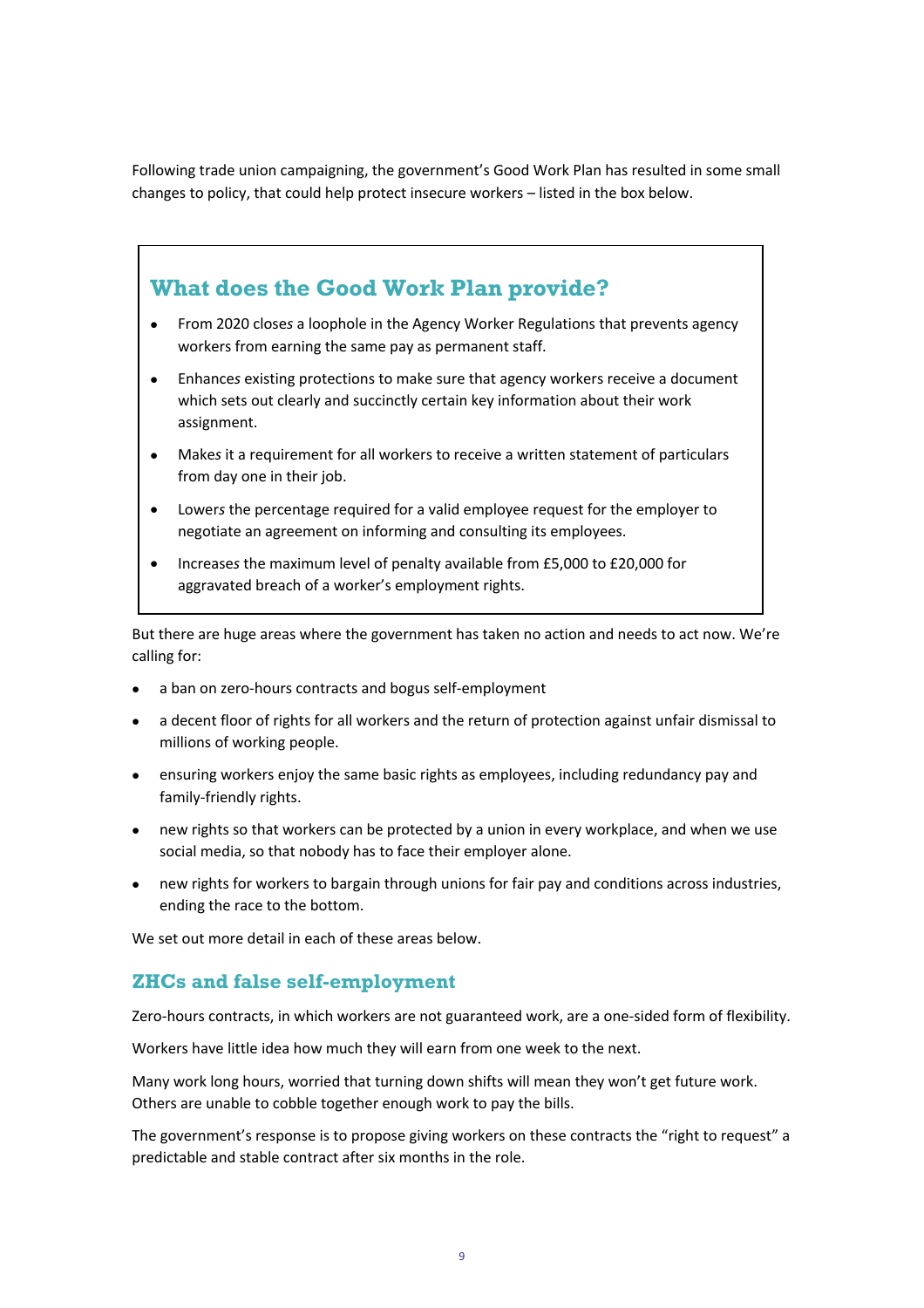This is an extremely weak right, which does nothing to guarantee job security for people working on zero-hours contracts.

The right to ask your employer a question is close to meaningless. This right has yet to be introduced.

The TUC wants a ban on zero-hours contracts.

We are clear that employment rights are of little use if they are not enforced.

Robust enforcement, as well as a floor of basic rights (see below), is also required to tackle the problem of employers misclassifying workers as self-employed

The Taylor Review that led to the Good Work Plan recommended that the state take responsibility for enforcing a "core" set of rights including holiday pay. But the government has already watered this down to enforcement of rights relating to "vulnerable workers".

Meanwhile, it is not clear that enforcement agencies will have enough funding to enable them to prioritise their new responsibilities.

In particular, there is large scale underpayment of holiday pay. The TUC estimates that UK workers are missing out on £3.1 billion of holiday pay every year, which is considerably more than estimated underpayment of the National Minimum Wage.

The TUC supports the extension of the remit of HM Revenue and Customs' minimum wage team to cover enforcement of contractual and statutory holiday pay and statutory sick pay.

Much insecure work is created because organisations outsource functions to others.

It has been proposed that a system of joint responsibility is put in place. This would allow enforcement agencies to contact the organisation at the top of the supply chain to resolve labour rights abuses throughout the supply chain. Failure to do so within a given timeframe would then result in sanctions for the supplier, but the end user would also be named.

The TUC has called for a full system of joint and several liability where the end user would be liable for abuses throughout the supply chain.

### A d**ecent floor of rights**

We need to ensure all working people benefit from the same floor of decent employment rights from their first day in work and employers cannot contract out of their employment responsibilities.

This would mean a wider range of people would benefit from rights, including the right to request flexible working, to return to their job after maternity and paternity leave, to statutory redundancy pay and for union reps to have paid time off for trade union duties.

Government has proposed legislating to extend from one week to four weeks the break permitted before continuous service ends.

This would allow more people in insecure work to retain rights to things like maternity leave, flexible working, statutory redundancy pay and protection from unfair dismissal.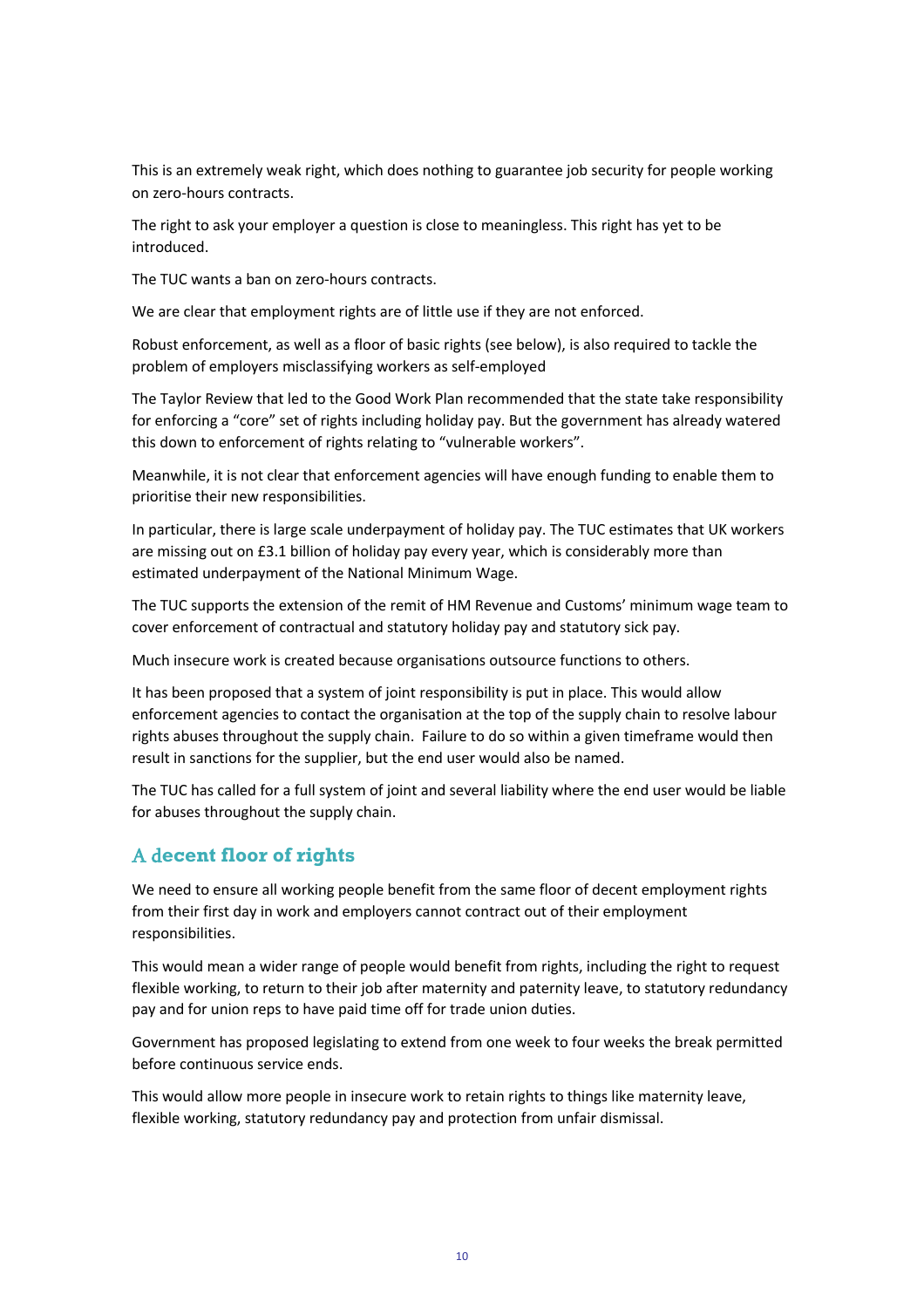While any extension of this right is welcome, the TUC argued that all workers should be entitled to key rights from day one. Also, any calendar month during which an individual has done work for an employer should count to continuous service; a 'ratchet' effect should apply, so that the period of continuous service does not return to zero after a break. Any periods of statutory leave should count towards workers' continuous service.

But for these rights to be of value, workers must be able to enforce them, notably through employment tribunals.

In 2017, the government's employment tribunal fees model was found to be unlawful. Fees were subsequently abolished, enabling more workers to take cases to ensure they are paid properly, including for holidays.

But the system is underfunded and creaking, causing huge delays in resolving cases. And the government has threatened to impose fees again.

We need an employment tribunals system that is properly resourced and accessible to all who need to use it.

### New rights so that workers can be protected by a union in every workplace, and new rights for workers to bargain through unions

There is a clear link between the role of trade unions and decent work.

The OECD, a group of developed countries that has been relatively hostile to unions in the past, recently acknowledged that collective bargaining, in which unions and employers negotiate over pay and conditions, tackles inequality:

"Collective bargaining institutions and social dialogue can help promote a broad sharing of productivity gains, including with those at the bottom of the job ladder, provide voice to workers and endow employers and employees with a tool for addressing common challenges."

But rather than enhance the role of trade unions, instead in the UK we have seen attacks and restrictions on trade union rights.

The Trade Union Act 2016 limits further unions' ability to organise by imposing arbitrary thresholds in industrial action ballots, adding complicated new balloting and notice rules and placing new restrictions on union campaigning.

Unions have had some notable successes in recruiting members and gaining recognition in workplaces with significant insecure work.

The GMB has signed a collective bargaining deal with delivery company Hermes, for example.

But unions have found it hard to organise in many workplaces without a history of trade union involvement in the face of often transient workforces, hostile employers and restrictive legislation.

The Trade Union Act needs to be repealed. In its place should come a new settlement that allows trade unions to recruit and negotiate effectively in workplaces and across sectors.

## **Conclusion**

Millions of workers and their families face uncertainty, stress and poverty due to insecure work.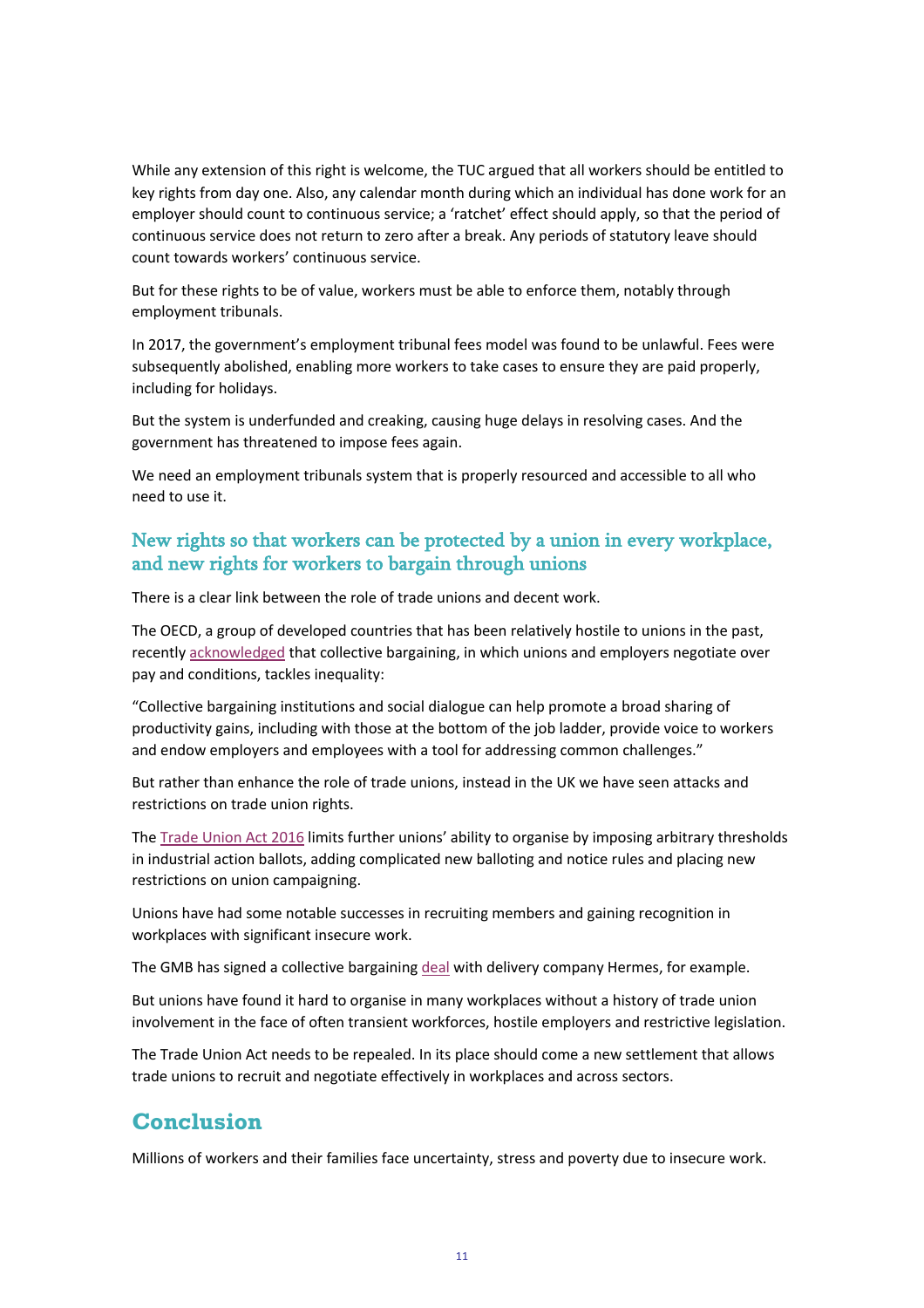Tackling this must sit at the top of the incoming Prime Minister's to-do list.

But it can't be done without a commitment to trade union involvement in the workplace and beyond.

And commitment to a robust set of individual, enforceable employment rights that ensures bad employers cannot get away with poor behaviour.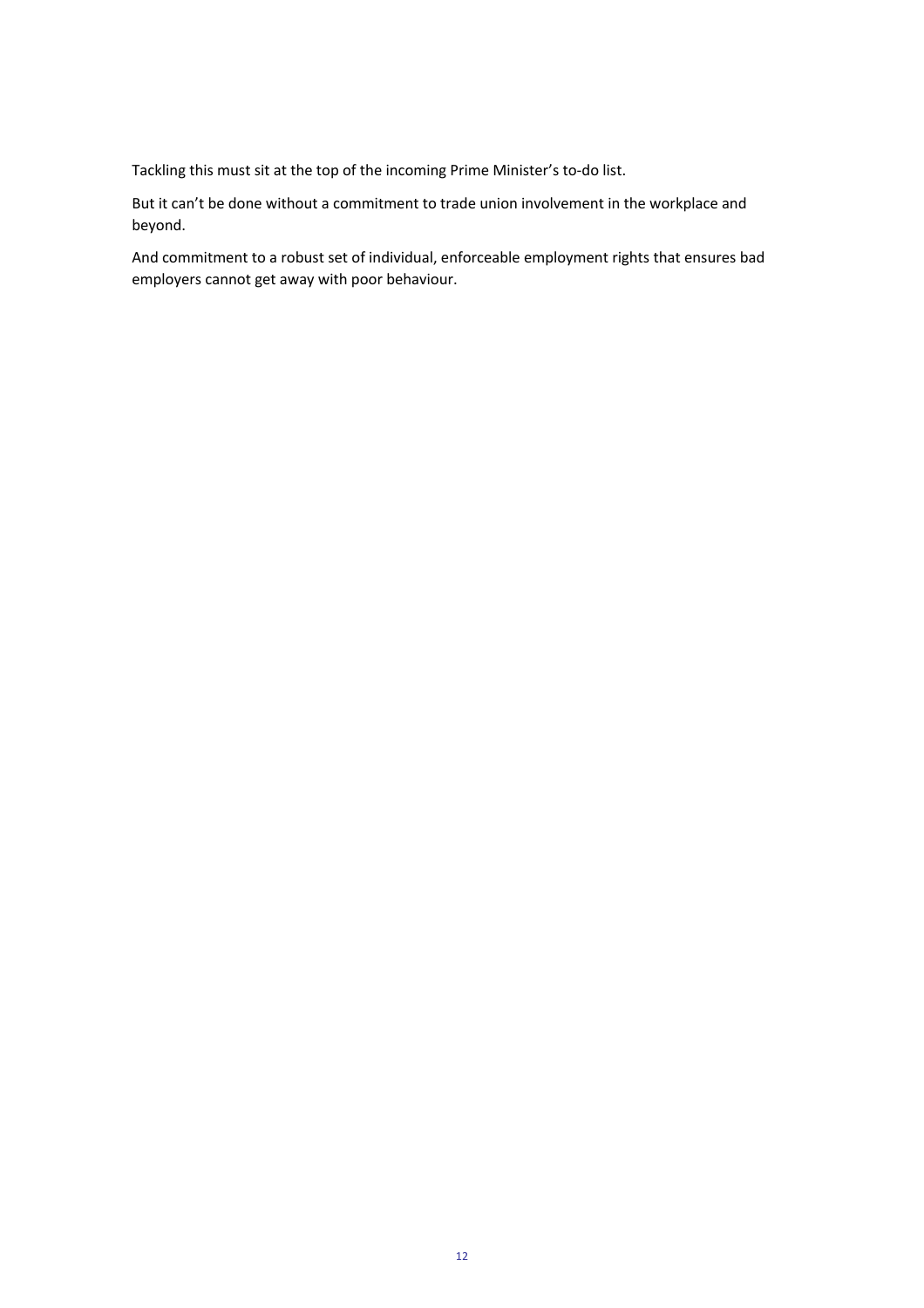| <b>Key Workplace Right</b>                                                                                               | Who gets it?                                                                                                                    |
|--------------------------------------------------------------------------------------------------------------------------|---------------------------------------------------------------------------------------------------------------------------------|
| Pay                                                                                                                      |                                                                                                                                 |
| National Minimum Wage                                                                                                    | All workers including<br>employees                                                                                              |
| Holiday pay                                                                                                              | All workers including<br>employees                                                                                              |
| <b>Family friendly rights</b>                                                                                            |                                                                                                                                 |
| Rights to statutory maternity,<br>adoption, paternity and shared<br>parental leave (including to<br>return to their job) | Employees only with<br>six months' service by<br>the 15th week before<br>the expected week of<br>childbirth or adoption<br>date |
| Right to request flexible<br>working                                                                                     | Employees only after a<br>six-month qualifying<br>period                                                                        |
| Unpaid parental leave                                                                                                    | Employees only after a<br>one-year qualifying<br>period                                                                         |
| <b>Job security</b>                                                                                                      |                                                                                                                                 |
| Protection against unfair<br>dismissal                                                                                   | Employees only<br>following a two-year<br>qualifying period                                                                     |
| Statutory redundancy pay                                                                                                 | Employees only<br>following a two-year<br>qualifying period                                                                     |
| <b>Rights to representation</b><br>and consultation<br>(employees and workers<br>only)                                   |                                                                                                                                 |
| Protection from unlawful<br>dismissal on grounds of trade<br>union membership or activities                              | Employees only                                                                                                                  |

# **Annexe 1: workplace rights and who gets them**